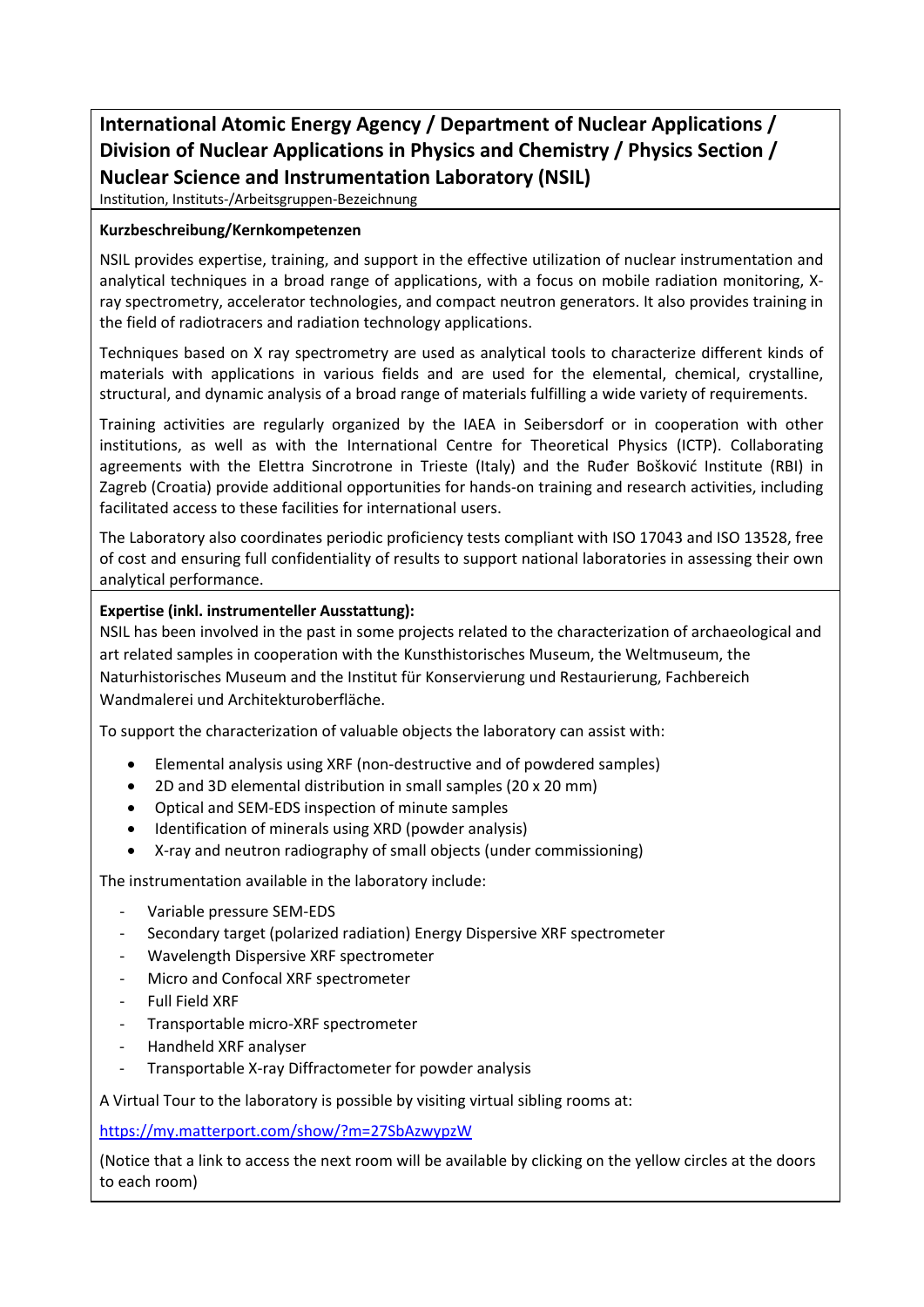| Website:                                                                                                                                                                                                   |
|------------------------------------------------------------------------------------------------------------------------------------------------------------------------------------------------------------|
| At the IAEA official website:                                                                                                                                                                              |
| https://www.iaea.org/about/organizational-structure/department-of-nuclear-sciences-and-<br>applications/division-of-physical-and-chemical-sciences/nuclear-science-and-instrumentation-laboratory-<br>nsil |
| At the NUCLEUS SharePoint hub:                                                                                                                                                                             |
| https://nucleus.iaea.org/sites/nuclear-instrumentation/Pages/Home.aspx                                                                                                                                     |
| <b>Kontakt</b>                                                                                                                                                                                             |
| Dr Kalliopi Kanaki, Laboratory Head                                                                                                                                                                        |
| k.kanaki@iaea.org                                                                                                                                                                                          |
| Dr Roman Padilla Álvarez, Nuclear Instrumentation Physicist                                                                                                                                                |
| r.padilla-alvarez@iaea.org                                                                                                                                                                                 |
| Dr Aliz Simon, Nuclear Physicist (Accelerators)                                                                                                                                                            |
| A.Simon@iaea.org                                                                                                                                                                                           |



*Fig. 1: Training on Handheld XRF analysis of mural paintings (in cooperation with Akademie der bildenden Künste Wien, Institut für Konservierung und Restaurierung, Fachbereich Wandmalerei und Architekturoberfläche, photography reproduced by courtesy of Old Gallery of the Universalmuseum Joanneum, Graz, Austria)*